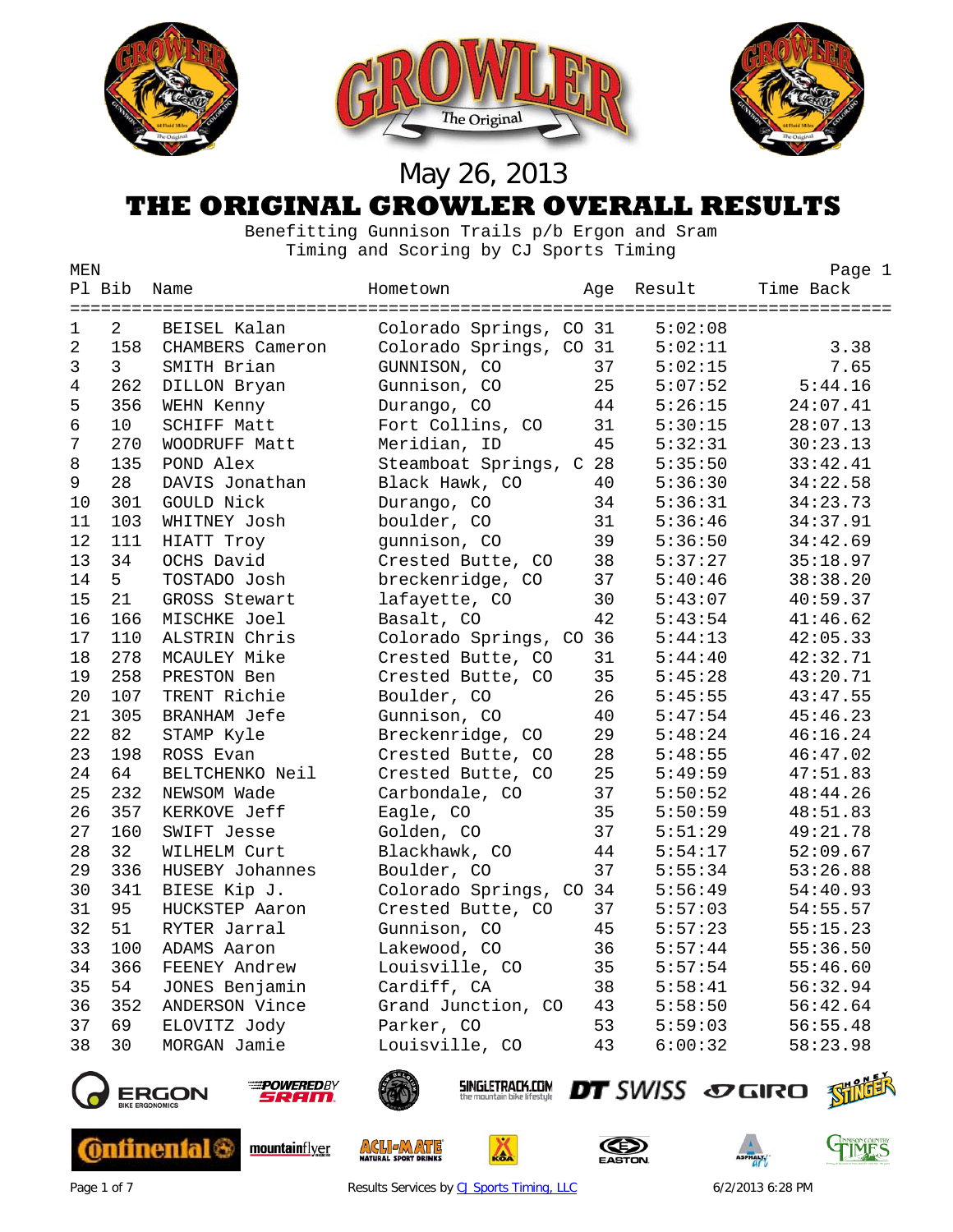





#### **THE ORIGINAL GROWLER OVERALL RESULTS**

|    | Pl Bib | Name              | Hometown                | Age | Result  | Time Back  |
|----|--------|-------------------|-------------------------|-----|---------|------------|
| 39 | 348    | HARPER Dodson     | Crested Butte, CO       | 36  | 6:00:44 | 58:36.53   |
| 40 | 147    | COLLIER Nathan    | Golden, CO              | 31  | 6:01:57 | 59:49.06   |
| 41 | 369    | PISCOPO Corey     | Steamboat Springs, C    | 32  | 6:04:27 | 1:02:19.09 |
| 42 | 24     | DURLAND Dan       | Colorado Springs, CO    | 43  | 6:05:05 | 1:02:57.18 |
| 43 | 354    | CLAYDEN Alex      | Denver, CO              | 32  | 6:07:02 | 1:04:54.82 |
| 44 | 279    | HANLIN J Brent    | Denver, CO              | 43  | 6:07:03 | 1:04:55.58 |
| 45 | 246    | GOLDBERG Mike     | boulder, CO             | 38  | 6:08:13 | 1:06:05.88 |
| 46 | 292    | LAPOINTE Jason    | Carnondale, CO          | 38  | 6:08:15 | 1:06:07.11 |
| 47 | 113    | HILGERS Jason     | Englewood, CO           | 34  | 6:08:33 | 1:06:25.06 |
| 48 | 264    | DE FREITAS Ewam   | Golden, CO              | 40  | 6:08:38 | 1:06:30.39 |
| 49 | 376    | MILLER Chris      | Crested Butte, CO       | 31  | 6:08:46 | 1:06:38.45 |
| 50 | 289    | JONES Logan       | Crested Butte, CO       | 33  | 6:09:22 | 1:07:14.22 |
| 51 | 192    | VALENTINE Patrick | Colorado Springs, CO 27 |     | 6:09:33 | 1:07:25.25 |
| 52 | 363    | ADDABBO Patrick   | Crested Butte, CO       | 27  | 6:09:55 | 1:07:47.19 |
| 53 | 104    | QUINONES Kervin   | Colorado Springs, CO    | 37  | 6:10:06 | 1:07:58.86 |
| 54 | 253    | REYNOLDS Nathan   | clark, CO               | 33  | 6:10:07 | 1:07:59.44 |
| 55 | 326    | FORD James        | Littleton, CO           | 27  | 6:10:18 | 1:08:10.31 |
| 56 | 165    | STEWART Nate      | Gunnison, CO            | 32  | 6:11:05 | 1:08:57.48 |
| 57 | 283    | SNEAD Braden      | Colorado Springs, CO    | 30  | 6:11:20 | 1:09:11.98 |
| 58 | 23     | GOUGE Mark        | Littleton, CO           | 53  | 6:11:34 | 1:09:26.73 |
| 59 | 31     | CUTLIP Eric       | Leadville, CO           | 35  | 6:11:53 | 1:09:45.30 |
| 60 | 361    | RUHMANN Graham    | Woodland Park, CO       | 20  | 6:13:18 | 1:11:10.50 |
| 61 | 73     | SELLS Brian       | Castle Rock, CO         | 44  | 6:16:16 | 1:14:08.75 |
| 62 | 299    | TANS Jochem       | Boulder, CO             | 36  | 6:17:20 | 1:15:12.77 |
| 63 | 117    | DRIVER Mike       | Fruita, CO              | 48  | 6:18:16 | 1:16:08.39 |
| 64 | 359    | MACGRAY Jeremy    | Steamboat Springs, C    | 36  | 6:18:19 | 1:16:11.07 |
| 65 | 88     | UMLAND Robert     | Fort Collins, CO        | 29  | 6:19:14 | 1:17:06.60 |
| 66 | 68     | KRANKKALA Scott   | Crested butte, CO       | 23  | 6:20:42 | 1:18:34.58 |
| 67 | 52     | THOMPSON Mark     | Breckenridge, CO        | 46  | 6:21:16 | 1:19:08.66 |
| 68 | 321    | PAVLAKOVIC Scott  | Frisco, CO              | 39  | 6:22:32 | 1:20:24.30 |
| 69 | 238    | WATKINS Garren    | Boulder, CO             | 38  | 6:22:44 | 1:20:36.39 |
| 70 | 284    | DROGSVOLD Don     | dillon, CO              | 46  | 6:25:22 | 1:23:14.72 |
| 71 | 338    | WOERNE Robert     | GRAND JUNCTION, CO      | 48  | 6:25:44 | 1:23:36.79 |
| 72 | 244    | GREGORY Courtney  | Avon, CO                | 35  | 6:26:40 | 1:24:32.39 |
| 73 | 245    | STALGREN Steve    | Loveland, CO            | 44  | 6:27:10 | 1:25:02.28 |
| 74 | 156    | PARKS Chris       | boulder, CO             | 40  | 6:27:39 | 1:25:31.45 |
| 75 | 201    | SMITH Matthew     | Denver, CO              | 37  | 6:28:01 | 1:25:53.60 |
| 76 | 243    | CASSAN Todd       | Lafayette, CO           | 49  | 6:28:50 | 1:26:42.87 |
| 77 | 168    | WILLIAMS Taylor   | glenwood springs, CO 37 |     | 6:29:52 | 1:27:44.23 |
|    |        |                   |                         |     |         |            |







**ACLI MATE** 

**SINGLETRACK.COM** 

◬





GIMES

Page 2 of 7 **Results Services b[y CJ Sports Timing, LLC](http://www.cjtiming.com/)** 6/2/2013 6:28 PM

**DT** SWISS SOGIRO SHILL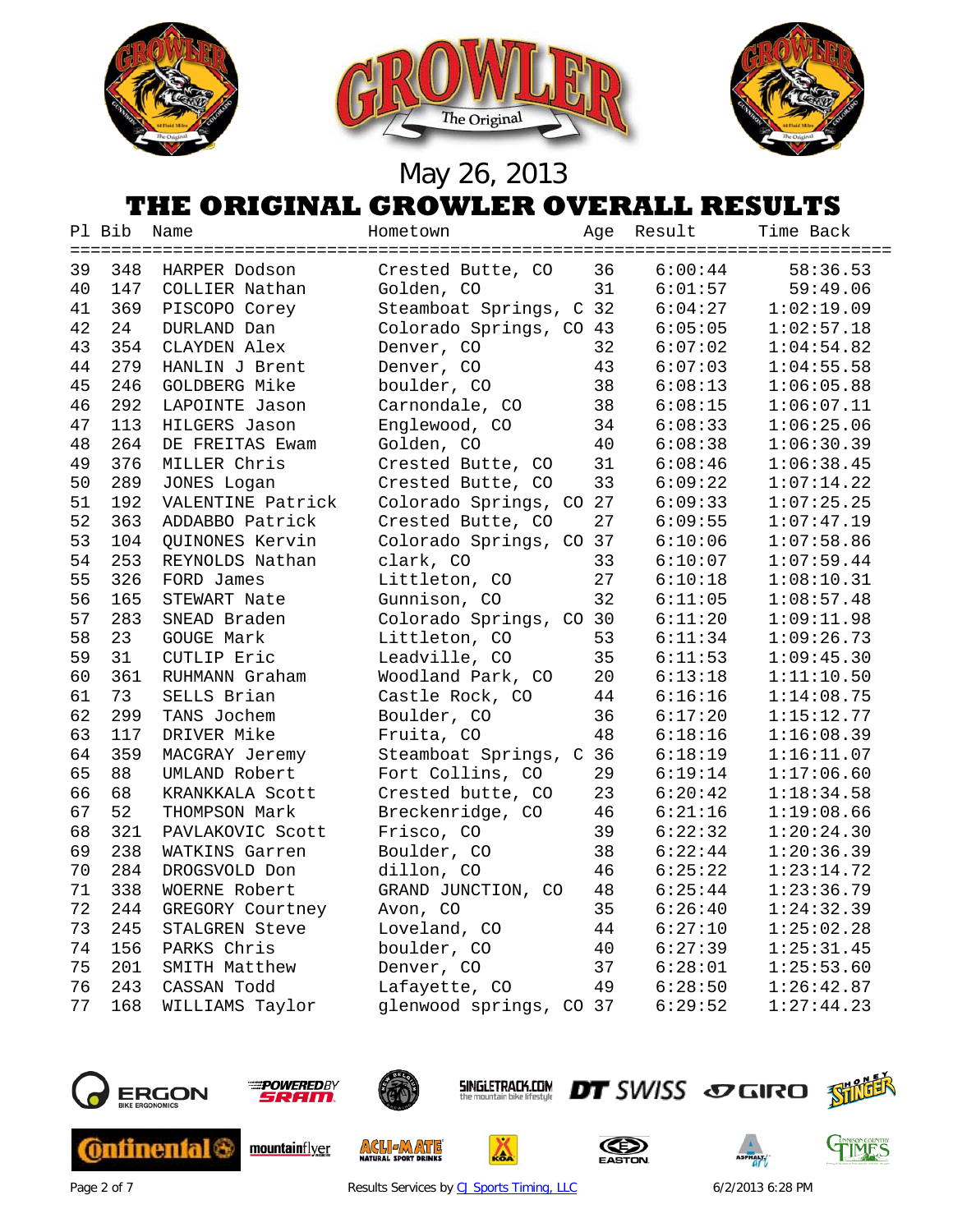





#### **THE ORIGINAL GROWLER OVERALL RESULTS**

|     | Pl Bib  | Name                | Hometown                | Age             | Result  | Time Back  |
|-----|---------|---------------------|-------------------------|-----------------|---------|------------|
| 78  | 378     | WOLFENBARGER Shawn  | Gunnsion, CO            | 39              | 6:31:53 | 1:29:44.95 |
| 79  | 328     | CIRINCIONE Nicholas | Colorado Springs, CO 32 |                 | 6:34:32 | 1:32:24.69 |
| 80  | 374     | WRIGHT Thane        | Keystone, CO            | 49              | 6:35:03 | 1:32:54.97 |
| 81  | 66      | WEST Patrick        | Steamboat springs, C 44 |                 | 6:35:33 | 1:33:25.79 |
| 82  | 152     | STRONG Derek        | Lakewood, CO            | 39              | 6:35:34 | 1:33:26.59 |
| 83  | 79      | PARKER Jesse        | Colorado Springs, CO 31 |                 | 6:35:48 | 1:33:40.01 |
| 84  | 183     | GREIF Jeremiah      | Denver, CO              | 30              | 6:36:29 | 1:34:21.22 |
| 85  | 167     | MCCOURT Sean        | Glenwood Springs, CO 55 |                 | 6:37:03 | 1:34:55.84 |
| 86  | 323     | CLINESMITH Bill     | Cimarron, KS            | 48              | 6:37:24 | 1:35:16.60 |
| 87  | 377     | NYLEN Timothy       | Steamboat Springs, C 33 |                 | 6:40:03 | 1:37:55.09 |
| 88  | 365     | BOESIGER Mike       | Guensberg, UNK          | 40              | 6:41:04 | 1:38:56.24 |
| 89  | 268     | MCSHANE Chad        | Golden, CO              | 42              | 6:42:18 | 1:40:10.33 |
| 90  | 297     | ANDERIES Matt       | Denver, CO              | 29              | 6:44:28 | 1:42:20.52 |
| 91  | 59      | MARTIN Michael      | durango, CO             | 56              | 6:44:39 | 1:42:31.52 |
| 92  | 41      | CAUGHLIN Steven     | Castle Rock, CO         | 42              | 6:46:36 | 1:44:28.01 |
| 93  | 343     | PATTEN Brae         | Gunnison, CO            | 22              | 6:47:26 | 1:45:18.58 |
| 94  | 269     | ZILLIOUX Rob        | Loveland, OH            | 47              | 6:47:51 | 1:45:43.10 |
| 95  | 138     | GARCIA Dominic      | Santa Fe, NM            | 38              | 6:48:11 | 1:46:03.10 |
| 96  | 46      | DAVIS Eric          | Denver, CO              | 54              | 6:50:33 | 1:48:24.94 |
| 97  | 83      | KLEM Jeff           | golden, CO              | 48              | 6:52:34 | 1:50:25.92 |
| 98  | 360     | JACKSON Ben         | Guninson, CO            | 22              | 6:53:01 | 1:50:53.43 |
| 99  | 228     | POWELL Don          | boulder, CO             | 45              | 6:53:55 | 1:51:47.43 |
| 100 | 197     | FONCANNON Brett     | Golden, CO              | 33              | 6:54:55 | 1:52:47.84 |
|     | 101 174 | KRAMER Dale         | Crested Butte, CO       | 55              | 6:55:37 | 1:53:29.85 |
|     | 102 350 | VITULLI Brian       | Colorado Springs, CO 46 |                 | 6:56:55 | 1:54:47.29 |
|     | 103 47  | POPPE Tim           | Crested Butte, CO       | 43              | 6:59:33 | 1:57:25.82 |
|     | 105 339 | LOWE Bobby          | Denver, CO              | 36              | 7:00:07 | 1:57:59.47 |
|     | 104 176 | PRICE Adam          | denver, CO              | 46              | 7:00:07 | 1:57:58.96 |
|     | 106 330 | LYON Troy           | Golden, CO              | 28              | 7:01:52 | 1:59:44.26 |
|     | 108 173 | ECKSTROM Scott      | Canon City, CO          | 39              | 7:02:22 | 2:00:14.60 |
|     | 107 101 | POUGIALES John      | steamboat springs,      | C <sub>53</sub> | 7:02:22 | 2:00:14.04 |
|     | 109 256 | KRUPP Karl          | avon, CO                | 47              | 7:03:03 | 2:00:55.26 |
|     | 110 178 | CLINE Mike          | Albuquerque, NM         | 38              | 7:03:24 | 2:01:16.70 |
|     | 111 86  | MASLACH Brian       | Woodland Park, CO       | 45              | 7:03:38 | 2:01:30.03 |
|     | 112 187 | GREIF Cassidy       | Denver, CO              | 28              | 7:03:42 | 2:01:34.28 |
|     | 113 99  | STEWART Mel         | Steamboat Sprngs, CO 52 |                 | 7:04:29 | 2:02:21.25 |
|     | 114 276 | SMITH Pete          | Broomfield, CO          | 38              | 7:04:57 | 2:02:49.81 |
|     | 115 53  | WILLIG Michael      | Golden, CO              | 37              | 7:05:04 | 2:02:56.04 |
|     | 116 267 | VANDERBURGH Steve   | golden, CO              | 52              | 7:06:49 | 2:04:41.62 |
|     |         |                     |                         |                 |         |            |



Page 3 of 7 **Results Services b[y CJ Sports Timing, LLC](http://www.cjtiming.com/)** 6/2/2013 6:28 PM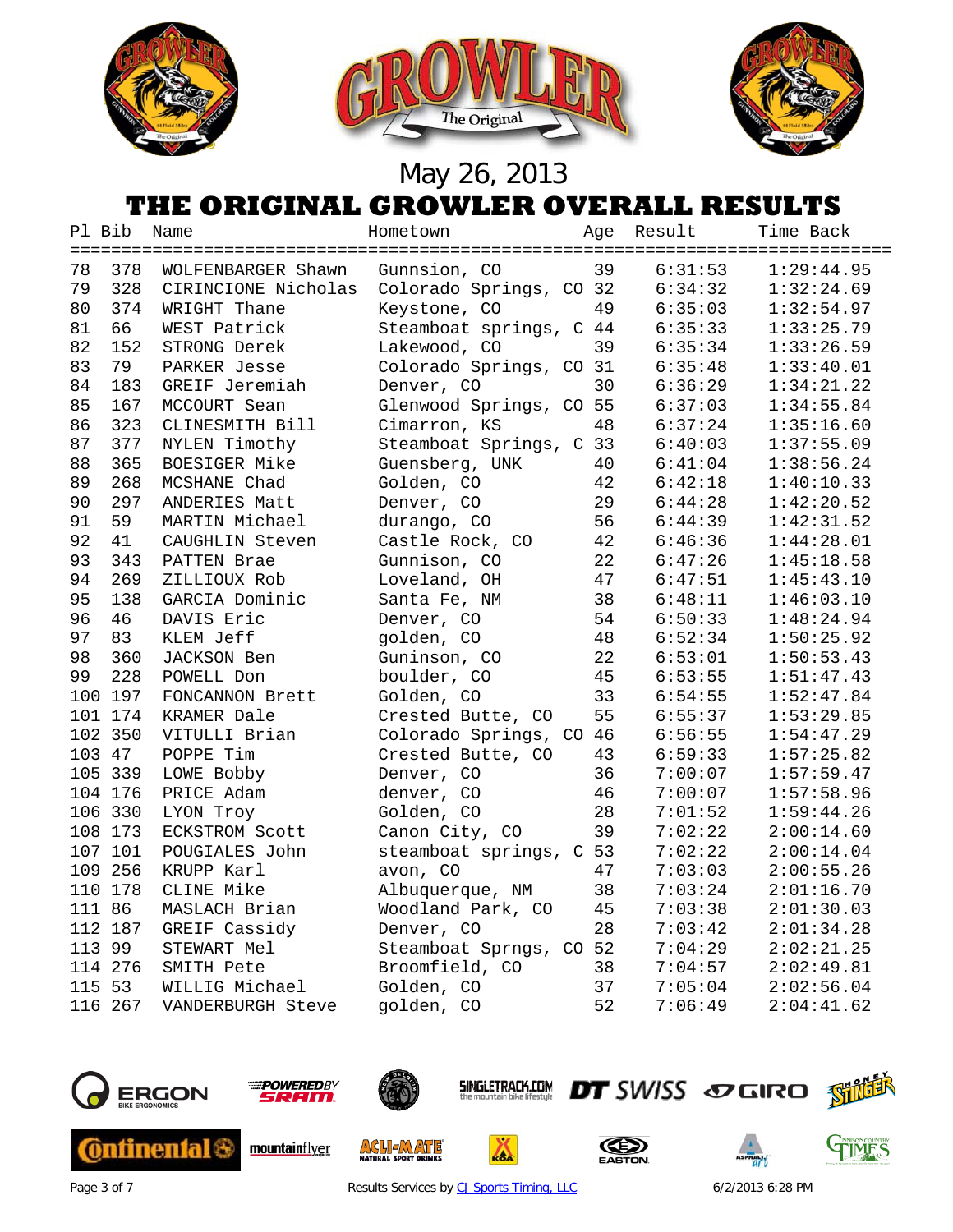





#### **THE ORIGINAL GROWLER OVERALL RESULTS**

| Pl Bib  | Name               | Hometown                | Age | Result  | Time Back  |
|---------|--------------------|-------------------------|-----|---------|------------|
|         |                    |                         |     |         |            |
| 117 248 | HESELBACH Bryan    | Clark, CO               | 57  | 7:09:42 | 2:07:34.16 |
| 118 205 | VAN ZALE Phil      | Louisville, CO          | 39  | 7:10:05 | 2:07:57.63 |
| 119 310 | CAPLAN Andy        | Boulder, CO             | 42  | 7:10:59 | 2:08:51.73 |
| 120 36  | BERG Michael       | Lakewood, CO            | 41  | 7:13:00 | 2:10:52.05 |
| 121 70  | DUNN Charlie       | Colorado Springs, CO 32 |     | 7:13:01 | 2:10:53.31 |
| 122 127 | BEST Mike          | Ashland, MO             | 39  | 7:13:27 | 2:11:19.37 |
| 123 211 | WEEMS Jacob        | Glenwood Springs, CO 34 |     | 7:14:29 | 2:12:20.90 |
| 124 346 | BROWN Garrett      | GRAND JUNCTION, CO      | 21  | 7:15:24 | 2:13:16.26 |
| 125 186 | CONROY Greg        | Denver, CO              | 30  | 7:18:43 | 2:16:35.80 |
| 126 185 | MEQUI Michael      | Aurora, CO              | 46  | 7:20:57 | 2:18:49.61 |
| 127 281 | DALLAS Aaron       | Carbondale, CO          | 42  | 7:21:12 | 2:19:04.38 |
| 128 40  | POPOVICH Neil      | Golden, CO              | 35  | 7:21:26 | 2:19:18.56 |
| 129 347 | BABCOCK Bryan      | Arlington, MA           | 29  | 7:23:22 | 2:21:14.75 |
| 130 141 | ORTICELLE Nick     | Denver, CO              | 29  | 7:23:41 | 2:21:33.13 |
| 131 175 | SCHAAPHOK Billy    | Farmington, NM          | 52  | 7:24:50 | 2:22:42.01 |
| 132 358 | ALLEMAN Alex       | Gunnison, CO            | 22  | 7:26:12 | 2:24:04.22 |
| 133 161 | BRESNAHAN Tim      | Colorado Springs, CO 46 |     | 7:26:28 | 2:24:20.58 |
| 134 362 | SUMNER Jason       | boulder, CO             | 42  | 7:27:10 | 2:25:01.96 |
| 135 206 | ROLFS Christopher  | Louisville, CO          | 31  | 7:27:42 | 2:25:34.23 |
| 136 89  | MEANS Nate         | Columbia, MO            | 40  | 7:28:13 | 2:26:05.23 |
| 137 155 | FORSLING Henrik    | golden, CA              | 33  | 7:31:18 | 2:29:09.93 |
| 138 91  | GREIG John         | Firestone, CO           | 39  | 7:31:21 | 2:29:13.50 |
| 139 177 | NUDGE Stephen      | Fort Collins, CO        | 39  | 7:32:17 | 2:30:09.25 |
| 140 98  | GOLDBERG David     | Fort Collins, CO        | 52  | 7:32:55 | 2:30:47.00 |
| 141 240 | BRINK Joshua       | Crested Butte, CO       | 27  | 7:35:55 | 2:33:46.98 |
| 142 55  | BECK Michael       | Lakewood, CO            | 47  | 7:36:47 | 2:34:39.28 |
| 143 22  | COOMER Eric        | BROOMFIELD, CO          | 42  | 7:38:21 | 2:36:13.16 |
| 144 133 | CRAIGEN Robin      | Steamboat Springs, C 49 |     | 7:39:32 | 2:37:24.83 |
| 145 151 | PIERSON Gary       | Gunnison, CO            | 55  | 7:43:37 | 2:41:29.28 |
| 146 209 | FITZWATER Mark     | Edwards, CO             | 44  | 7:46:00 | 2:43:52.78 |
| 147 84  | WILLIAMS Christian | Loveland, CO            | 41  | 7:46:01 | 2:43:53.64 |
| 148 311 | ROBINSON Peter     | Denver, CO              | 33  | 7:47:55 | 2:45:47.28 |
| 149 27  | BOUGHTON William   | Aspen, CO               | 50  | 7:49:49 | 2:47:41.21 |
| 150 226 | KAVANAGH Sam       | Lakewood, CO            | 34  | 7:50:33 | 2:48:25.59 |
| 151 280 | BRUUN Kris         | Crested Butte, CO       | 30  | 7:51:00 | 2:48:52.65 |
| 152 259 | ARTERBURN Chris    | Broomfield, CO          | 41  | 7:52:25 | 2:50:17.58 |
| 153 322 | CARTON Eoghan      | Straffan, UNK           | 27  | 7:54:21 | 2:52:13.45 |
| 154 372 | HOUTH William      | Fountain, CO            | 47  | 7:54:23 | 2:52:14.99 |
| 155 193 | HAUBELT Jason      | Denver, CO              | 39  | 7:56:51 | 2:54:43.02 |
|         |                    |                         |     |         |            |







**ACLI MATE** 

**SINGLETRACK.COM** 

◬





Page 4 of 7 **Results Services b[y CJ Sports Timing, LLC](http://www.cjtiming.com/)** 6/2/2013 6:28 PM

**DT** SWISS SOGIRO SHILL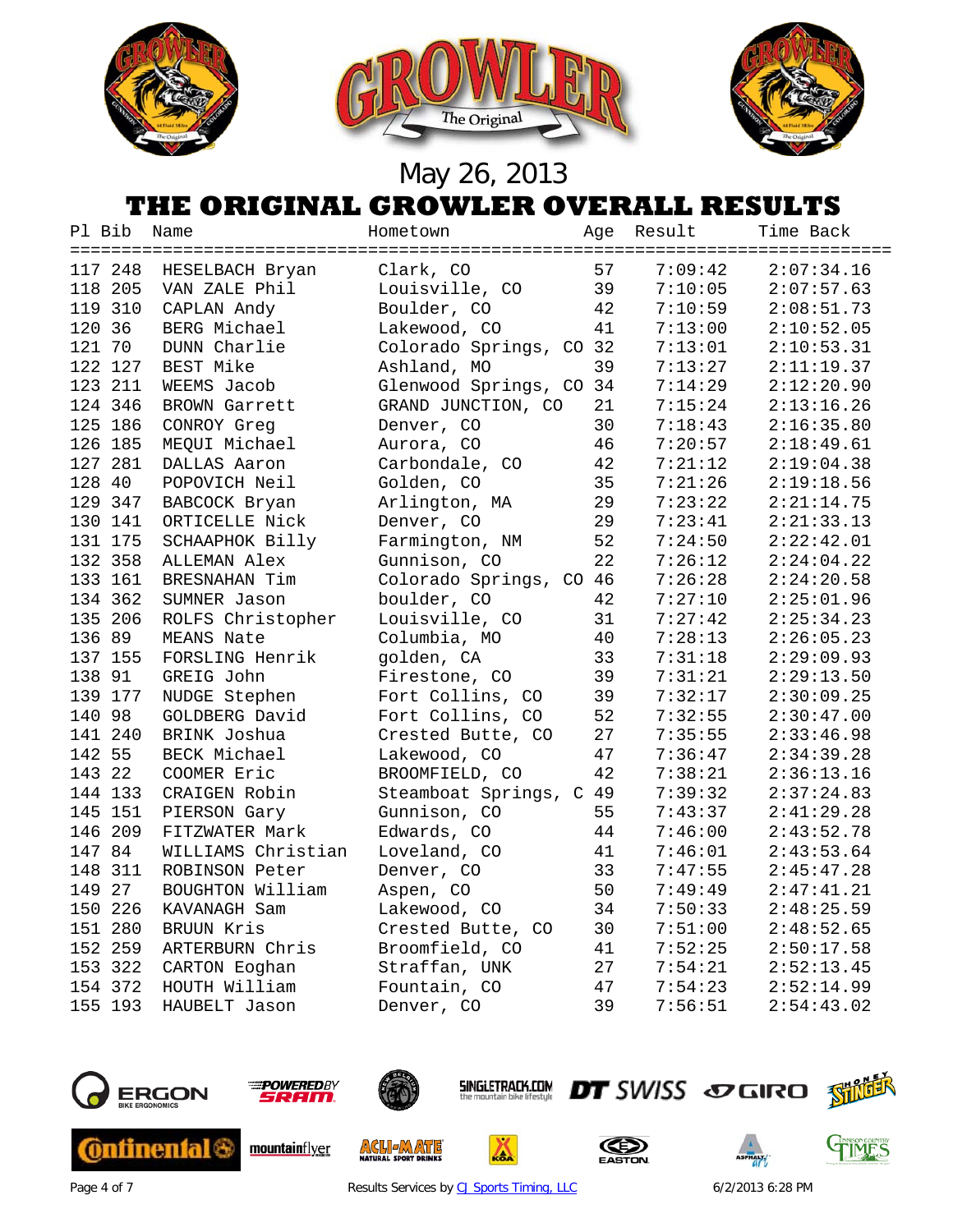





#### **THE ORIGINAL GROWLER OVERALL RESULTS**

| Pl Bib  | Name                 | Hometown                | Age | Result  | Time Back  |
|---------|----------------------|-------------------------|-----|---------|------------|
|         |                      |                         |     |         |            |
| 156 340 | ROBISON Doug         | Buena Vista, CO         | 50  | 8:03:55 | 3:01:46.90 |
| 157 132 | SMITH Hunter         | Boulder, CO             |     | 8:04:19 | 3:02:11.14 |
| 158 214 | TEAL Levi            | Denver, CO              | 32  | 8:04:21 | 3:02:13.24 |
| 159 335 | HALE Rob             | Los Alamos, NM          | 41  | 8:06:58 | 3:04:50.36 |
| 160 144 | BRINK Jordan         | Gunnison, CO            | 27  | 8:07:50 | 3:05:42.80 |
| 161 334 | MANDEL Charles       | Boulder, CO             | 16  | 8:08:16 | 3:06:08.61 |
| 162 312 | GREEN Jeremy         | Fort Collins, CO        | 28  | 8:09:57 | 3:07:49.36 |
| 163 263 | NEWSOM Anthony       | Colorado Springs, CO 33 |     | 8:10:06 | 3:07:58.46 |
| 164 324 | BOYD Chris           | Lafayette, CO           | 35  | 8:13:01 | 3:10:53.59 |
| 165 191 | HARP Steven          | Colorado Springs, CO 31 |     | 8:13:17 | 3:11:09.15 |
| 166 76  | ARMANO Nick          | Glenwood springs, CO    | 34  | 8:13:27 | 3:11:19.84 |
| 167 146 | MCGREGOR Paul        | Golden, CO              | 29  | 8:13:43 | 3:11:35.48 |
| 168 296 | WALKER Brent         | Grand Junction, CO      | 25  | 8:16:53 | 3:14:45.32 |
| 169 333 | KATES Dan            | Boulder, CO             | 16  | 8:18:24 | 3:16:16.40 |
| 170 102 | PRETE Tony           | Westminster, CO         | 42  | 8:19:08 | 3:17:00.16 |
| 171 199 | LONG Tim             | Central City, CO        | 45  | 8:19:23 | 3:17:15.70 |
| 172 319 | BARNES Michael       | Gunnison, CO            | 31  | 8:22:15 | 3:20:07.72 |
| 173 327 | ECKERT Bryan         | Golden, CO              | 39  | 8:22:33 | 3:20:25.68 |
| 174 282 | MCLARNON Justin      | Fort collins, CO        | 37  | 8:29:21 | 3:27:13.24 |
| 175 180 | WAKEFIELD Keith      | edgewood, NM            | 51  | 8:31:15 | 3:29:07.68 |
| 176 153 | MAYFIELD Jason       | Lakewood, CO            | 43  | 8:33:19 | 3:31:11.20 |
| 177 368 | ST GEORGE Brian      | Gunnison, CO            | 39  | 8:37:21 | 3:35:13.57 |
| 178 159 | PASCAL Michael       | Wichita, KS             | 50  | 8:39:41 | 3:37:33.16 |
| 179 300 | FUNKE Kyle           | Laramie, WY             | 40  | 8:40:55 | 3:38:47.80 |
| 180 215 | <b>JENSEN Thomas</b> | Loveland, CO            | 47  | 8:41:57 | 3:39:49.14 |
| 181 306 | ORTICELLE Gregory    | Denver, NJ              | 30  | 8:42:50 | 3:40:42.09 |
| 182 242 | GOODACRE Tim         | Boulder, CO             | 50  | 8:43:16 | 3:41:08.59 |
| 183 162 | KILMOYER David       | Longmont, CO            | 44  | 8:43:47 | 3:41:38.91 |
| 184 194 | DORSCHELS Jimmy      | Lyons, CO               | 43  | 8:48:46 | 3:46:38.62 |
| 185 96  | ZOSS Steve           | pueblo west, CO         | 45  | 8:49:19 | 3:47:11.58 |
| 186 234 | DIPASQUALE Kevin     | Highlands Ranch, CO     | 39  | 8:50:12 | 3:48:04.56 |
| 187 251 | WYMAN Ethan          | Lakewood, CO            | 25  | 8:54:36 | 3:52:28.03 |
| 188 331 | BUELING John         | Erie, CO                | 40  | 9:00:30 | 3:58:22.06 |
| 189 364 | PETERSON Gary        | Golden, CO              | 64  | 9:16:01 | 4:13:53.39 |
| 190 213 | ARMBRUSTER David     | Loveland, CO            | 41  | 9:19:33 | 4:17:25.66 |
| 191 87  | KRENZ David          | Pueblo West, CO         | 38  | 9:26:29 | 4:24:20.97 |
| 192 257 | BRISINDI Tony        | Salt Lake City, UT      | 45  | 9:32:38 | 4:30:30.17 |
| 193 229 | CAVENDEER Paul       | Colorado Springs, CO 37 |     | 9:33:07 | 4:30:59.05 |
| 194 26  | KEISTER Ken          | Glenwood Springs, CO 44 |     | 9:33:19 | 4:31:11.18 |
|         |                      |                         |     |         |            |







**ACLI MATE** 

**SINGLETRACK.COM** 

◬





Page 5 of 7 **Results Services b[y CJ Sports Timing, LLC](http://www.cjtiming.com/)** 6/2/2013 6:28 PM

**DT** SWISS SOGIRO SHILL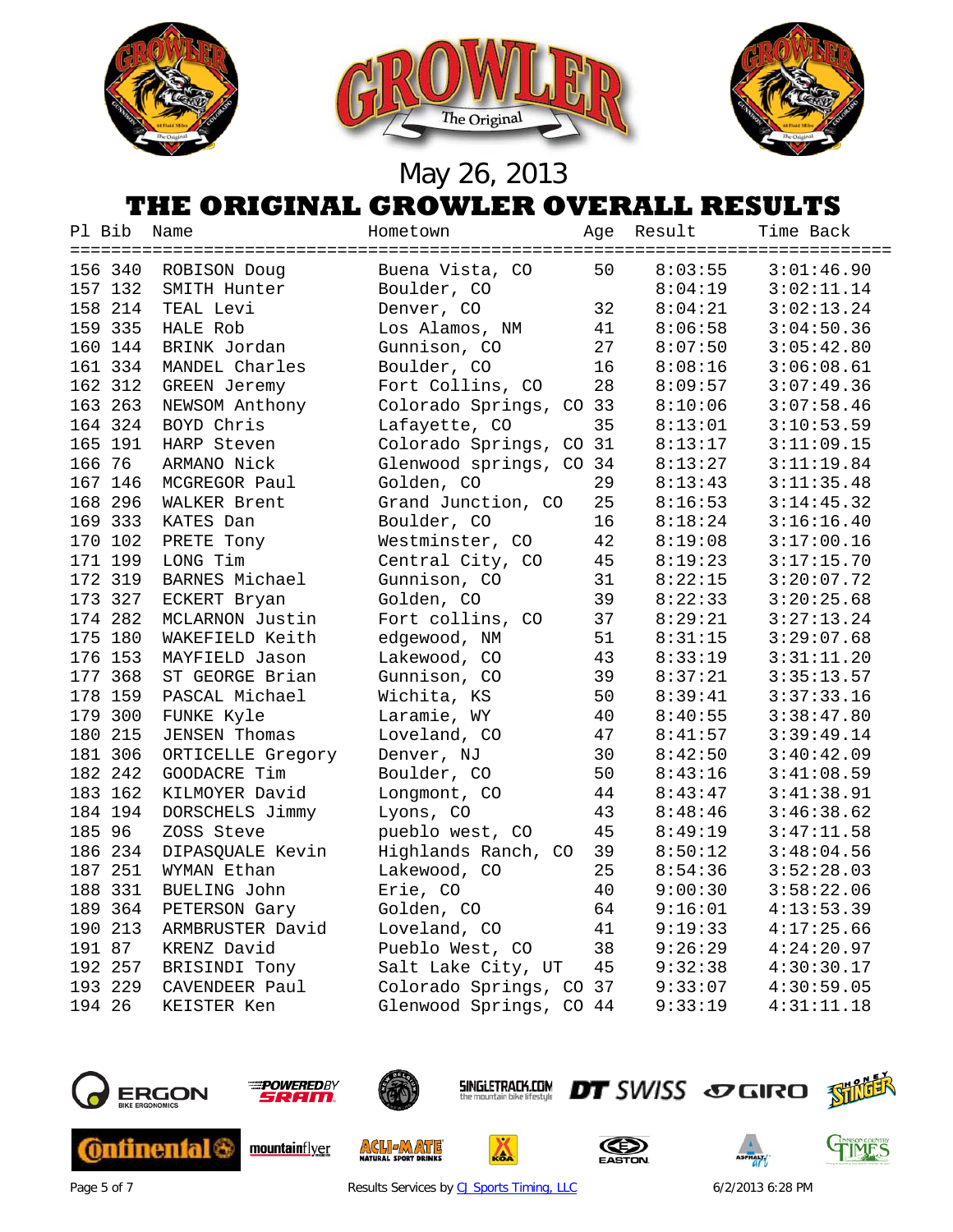

#### **THE ORIGINAL GROWLER OVERALL RESULTS**

| Pl Bib Name |                      | Hometown         |    | Age Result | Time Back  |
|-------------|----------------------|------------------|----|------------|------------|
| 195 207     | COLLINS Austin       | Amarillo, TX     | 32 | 9:35:31    | 4:33:23.61 |
| 196 57      | GINDL Benjamin       | fort collins, CO | 28 | 9:36:02    | 4:33:54.34 |
| 197 294     | LAWRENCE Darryl      | Arvada, CO       | 50 | 9:42:07    | 4:39:59.79 |
| 198 150     | HOLLIDAY Michael     | Denver, CO       | 29 | 9:44:14    | 4:42:06.87 |
| 199 164     | JOHNSON Mike         | Great Bend, KS   | 50 | 9:44:46    | 4:42:38.37 |
|             | 200 252 POLITZER Tom | Golden, CO       | 57 | 9:58:58    | 4:56:50.24 |



Page 6 of 7 **Results Services b[y CJ Sports Timing, LLC](http://www.cjtiming.com/)** 6/2/2013 6:28 PM